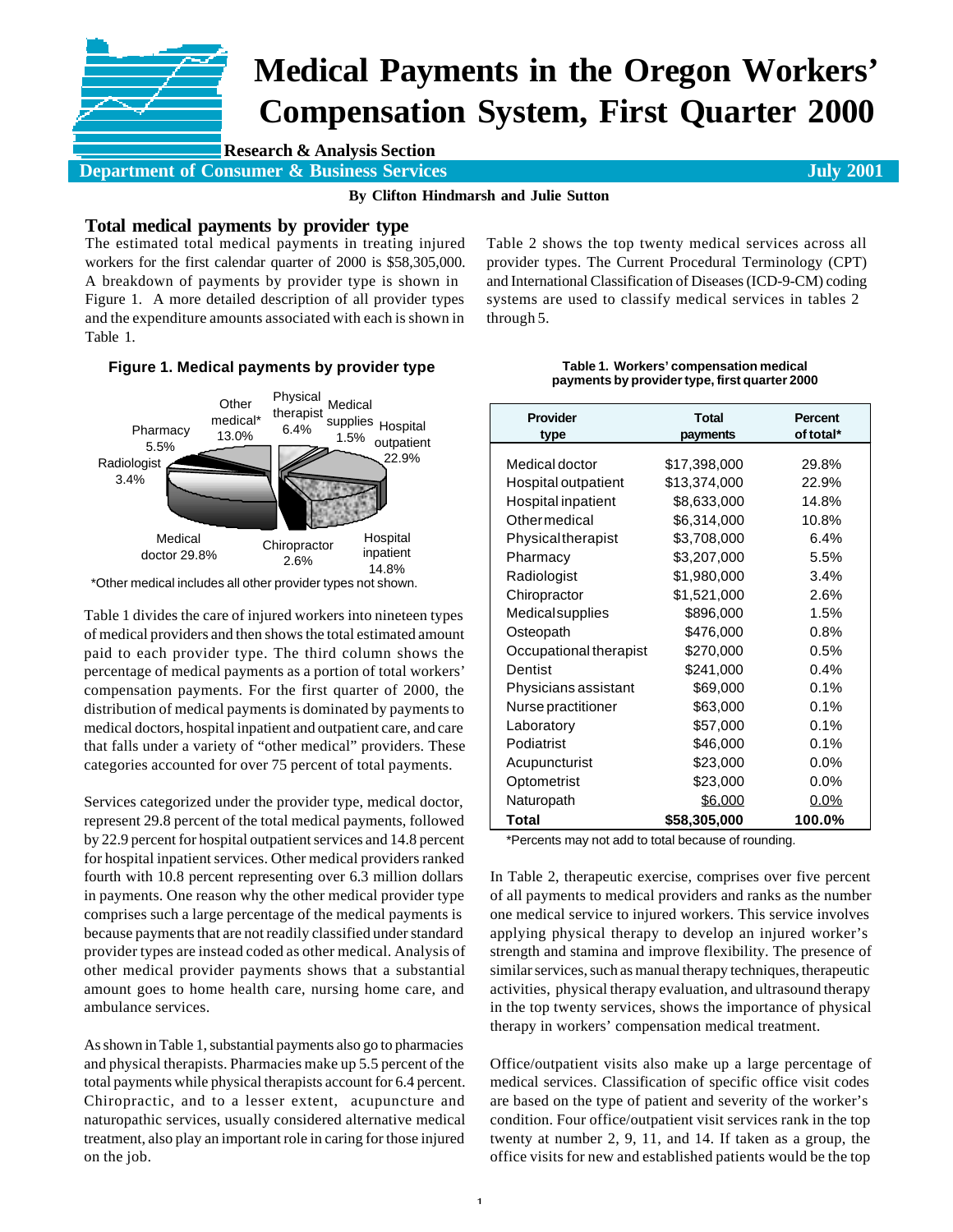service in the workers' compensation medical payments. Next in importance are insurer medical exams (IME). In table 2, all IME services are grouped together; basic exams, reports, and more specialized IME services, such as nerve conduction studies, combined make up 3.1 percent of total medical payments.

# **Top services within each provider type**

To more fully understand the top services performed in workers' compensation, it is useful to look at services for provider types with the highest level of payments in relation to total payments. Tables 3, 4, and 5 describe the top ten services in the medical doctor, hospital inpatient, and physical therapist provider types, respectively.

Table 3 shows that office visits dominate the top services for the medical doctor provider type. Second in importance are insurer medical exams, representing \$813,000 dollars or 4.7 percent of medical doctor payments. Surgery facility charges are expenses for the use of surgical suites, and represent adjunct costs to other services in this provider type.

In Table 4, for the hospital inpatient provider type, all services associated with a medical procedure are classified under the ICD-9-CM procedure itself. Here we can see Laminectomy, excision interverterbral disc was the primary procedure with the highest cost that was performed on injured workers.

Table 5 shows the top services for the physical therapist provider type. Therapeutic exercises accounts for the lion's share with over 35 percent of payments. Manual therapy and therapeutic activities are next in importance with 17.4 and 11.8 percent, respectively.

A breakdown of hospital outpatient services is not included in this report. This is because many outpatient services are combined into one line item by insurers for application of the hospital cost-to-charge fee schedule and are reported to the department in an aggregated manner. Since detail about the specific services is lost in the process we chose not to include the data for hospital outpatient services in this report.

## **Pharmacy payments by drug name and type**

Table 6 shows the top pharmacy payments by drug name, type and total payments. Figure 2 breaks down pharmacy payments by type of drug. The individual drug with the highest payments was Oxycontin, a Narcotic Analgesic (pain reliever), with payments of \$339,000, representing 10.6% of the total payments.

| Table 2. Top twenty workers' compensation medical services in |
|---------------------------------------------------------------|
| descending order of total payments, first quarter 2000        |

| Service |                                                 | <b>Total</b> | <b>Percent of</b> |
|---------|-------------------------------------------------|--------------|-------------------|
| code    | <b>Description of Services</b>                  | payments     | total*            |
| 97110   | Therapeutic exercises                           | \$3,000,000  | 5.1%              |
| 99213   | Office/outpatient visit for established patient | \$2,272,000  | 3.9%              |
|         | with problem(s) of low to moderate severity     |              |                   |
| NА      | Insurer medical exam                            | \$1,834,000  | 3.1%              |
| NА      | Anesthesia services                             | \$1,584,000  | 2.7%              |
| 80.51   | Laminectomy, excision interverterbral disc      | \$1,159,000  | 2.0%              |
| 97140   | Manual therapy                                  | \$1,146,000  | 2.0%              |
| 99199   | Special service, procedure, report;             | \$1,044,000  | 1.8%              |
|         | adjunct to basic services performed             |              |                   |
| 72148   | Magnetic image, spinal canal, lumbar            | \$907,000    | 1.6%              |
| 99214   | Office/outpatient visit for established patient | \$824,000    | 1.4%              |
|         | w/problem(s) of moderate to high severity       |              |                   |
| 99283   | Emergency dept visit                            | \$809,000    | 1.4%              |
| 99203   | Office/outpatient visit for new patient         | \$790,000    | 1.3%              |
|         | with problem(s) of moderate severity            |              |                   |
| 73721   | Magnetic image, any joint of lower extremity    | \$689,000    | 1.2%              |
| 97530   | Therapeutic activities                          | \$675,000    | 1.2%              |
| 99212   | Office/outpatient visit for established         | \$662,000    | 1.1%              |
|         | patient w/problem(s) of minimal severity        |              |                   |
| 97001   | Physical therapy evaluation                     | \$638,000    | 1.1%              |
| 97035   | Ultrasound therapy                              | \$612,000    | 1.0%              |
| 29881   | Knee arthroscopy/surgery                        | \$515,000    | 0.9%              |
| 98940   | Chiropractic manipulation                       | \$511,000    | 0.9%              |
| ΝA      | Surgical facility charges                       | \$500,000    | 0.9%              |
| 73221   | Magnetic image, any joint of upper extremity    | \$442,000    | 0.8%              |
|         | Remaining services                              | \$37,692,000 | 64.1%             |
|         | <b>Totals</b>                                   | \$58,305,000 | 100.0%            |

\*Percents may not add to total because of rounding.

#### **Table 3. Top 10 medical doctor services, first quarter 2000**

| <b>Service</b><br>code | <b>Description</b><br>of service                                                                       | Total<br>payments | Percent<br>of total* |
|------------------------|--------------------------------------------------------------------------------------------------------|-------------------|----------------------|
|                        | 99213 Office/outpatient visit for established<br>patient w/problems(s) of low to                       |                   |                      |
|                        | moderate severity                                                                                      | \$1,551,000       | 8.9%                 |
| NA.                    | Insurer medical exam                                                                                   | \$813,000         | 4.7%                 |
|                        | 99214 Office/outpatient visit for established<br>patient w/problems(s) of moderate<br>to high severity | \$563,000         | 3.2%                 |
| NA.                    | Surgery facility charges                                                                               | \$496,000         | 2.9%                 |
|                        | 99212 Office/outpatient visit for established<br>patient w/ problem(s) of minimal<br>severity          | \$462,000         | 2.6%                 |
|                        | 99203 Office/outpatient visit for new patient<br>w/problem(s) of moderate severity.                    | \$449,000         | 2.6%                 |
|                        | 29881 Knee arthroscopy/surgery                                                                         | \$401,000         | 2.3%                 |
|                        | 63030 Low backdisk surgery                                                                             | \$336,000         | 1.9%                 |
|                        | 99202 Office/outpatient visit for new patient<br>w/ problem(s) of low severity.                        | \$256,000         | 1.5%                 |
|                        | 64721 Carpal tunnel surgery                                                                            | \$254,000         | 1.5%                 |
|                        | Remaining services                                                                                     | \$11,817,000      | 67.9%                |
|                        | Totals                                                                                                 | \$17,398,000      | 100.0%               |

\*Percents may not add to total because of rounding.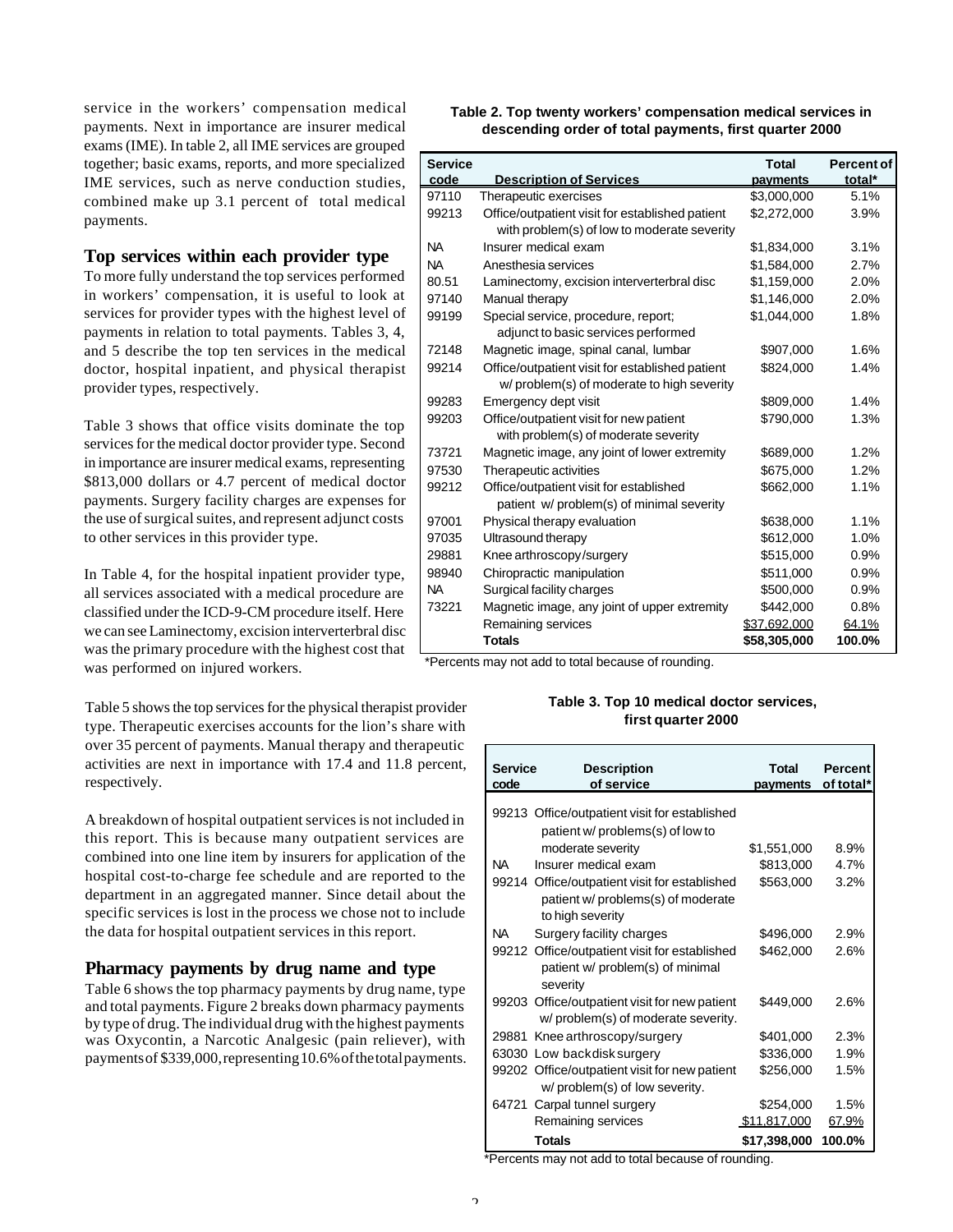|  |                    | Table 4. Top 10 hospital inpatient services, |  |
|--|--------------------|----------------------------------------------|--|
|  | first quarter 2000 |                                              |  |

| code | <b>Service</b><br><b>Description of</b><br>service |             | Percent<br>of total* |
|------|----------------------------------------------------|-------------|----------------------|
|      | 80.51 Laminectomy, excision interverterbral disc   | \$1,159,000 | 13.4%                |
|      | 86.22 Debridement of wound, infection or burn      | \$429,000   | 5.0%                 |
|      | 81.08 Lumbar/lumbosac fusion posterior             | \$366,000   | 4.2%                 |
|      | 81.55 Revise knee replacement                      | \$360,000   | 4.2%                 |
|      | 79.35 Open reduction of fracture - femur           | \$312,000   | 3.6%                 |
|      | 79.36 Open reduction of fracture - tibia and       |             |                      |
|      | fibula                                             | \$312,000   | 3.6%                 |
|      | 81.02 Other cervical fusion, anterior technique    | \$258,000   | 3.0%                 |
|      | 03.09 Other exploration of spinal cord             | \$206.000   | 2.4%                 |
|      | 79.37 Open reduction of fracture - tarsals/        |             |                      |
|      | metatarsals                                        | \$168,000   | 1.9%                 |
|      | 81.06 Lumbar/lumbosac fusion anterior              | \$150,000   | 1.7%                 |
|      | Remaining services                                 | \$4,913,000 | 56.9%                |
|      | Totals                                             | \$8,633,000 | 100.0%               |

#### **Table 5. Top 10 physical therapist services, first quarter 2000**

| <b>Service</b><br>code | <b>Description of</b><br>service | <b>Total</b><br>payments | <b>Percent</b><br>of total* |
|------------------------|----------------------------------|--------------------------|-----------------------------|
| 97110                  | Therapeutic exercises            | \$1,309,000              | 35.3%                       |
| 97140                  | Manual therapy                   | \$645,000                | 17.4%                       |
| 97530                  | Therapeutic activities           | \$437,000                | 11.8%                       |
| 97035                  | Ultrasound therapy               | \$260,000                | 7.0%                        |
| 97001                  | Physical therapy evaluation      | \$258,000                | 7.0%                        |
| 97014                  | Electric stimulation therapy     | \$152,000                | 4.1%                        |
| 97010                  | Hot or cold packs therapy        | \$80,000                 | 2.2%                        |
| 97124                  | Massage therapy                  | \$68,000                 | 1.8%                        |
| 97033                  | Electric current therapy         | \$49,000                 | 1.3%                        |
| 97113                  | Aquatic therapy/exercises        | \$48,000                 | 1.3%                        |
|                        | Remaining services               | \$402,000                | 10.8%                       |
|                        | Totals                           | \$3,708,000              | 100.0%                      |

\*Percents may not add to total because of rounding.

\*Percents may not add to total because of rounding.

Figure 2 shows that narcotic analgesics rank as the number one category of drugs given to injured workers with 17 percent of payments, followed by anti-inflammatory agents and anticonvulsants, both at 10 percent of total pharmaceutical payments.

An analysis of the use of generic drugs in the workers' compensation medical data shows a higher use of generic drugs than in the overall pharmacy market. In the first quarter 2000 period, generics made up 60.8 percent of the prescriptions written for injured workers. In contrast, generics in 1999 made up 47.1 percent of the prescriptions written in the US market, according to the Pharmaceutical Research and Manufacturers of America (*PhRMA*). This is important because of the lower cost of generic drugs compared to brand name drugs. Generic drugs represented 23.4 percent of the dollar payments compared to 12 percent in the US market.

| <b>Description</b>                   | Type of<br>drug                      | <b>Total</b><br>payments | Percent<br>of total* |
|--------------------------------------|--------------------------------------|--------------------------|----------------------|
| OxyContin                            | Narcotic analgesic                   | \$339,000                | 10.6%                |
| Neurontin                            | Anticonvulsant                       | \$233,000                | 7.3%                 |
| Celebrex                             | Cox-2 inhibitor                      | \$155,000                | 4.8%                 |
| Ultram                               | Miscellaneous analgesic              | \$117,000                | 3.6%                 |
| Acetaminophen-Hydrocodone Bitartrate | narcotic analgesic combination       | \$110,000                | 3.4%                 |
| Prozac                               | SSRI antidepressant                  | \$106,000                | 3.3%                 |
| Prilosec                             | Proton pump inhibitor                | \$96,000                 | 3.0%                 |
| Relafen                              | Nonsteroidal anti-inflammatory agent | \$81,000                 | 2.5%                 |
| Duragesic                            | Narcotic analgesic                   | \$70,000                 | 2.2%                 |
| Carisoprodol                         | Skeletal muscle relaxant             | \$67,000                 | 2.1%                 |
| Paxil                                | SSRI antidepressant                  | \$63,000                 | 2.0%                 |
| Vioxx                                | Cox-2 inhibitor                      | \$59,000                 | 1.8%                 |
| Zoloft                               | SSRI antidepressant                  | \$54,000                 | 1.7%                 |
| <b>MS Contin</b>                     | Narcotic analgesic                   | \$51,000                 | 1.6%                 |
| Acetaminophen-Propoxyphene Napsylate | Narcotic analgesic combination       | \$42,000                 | 1.3%                 |
| Cyclobenzaprine Hydrochloride        | Skeletal muscle relaxant             | \$38,000                 | 1.2%                 |
| Ambien                               | Anxiolytics, sedatives and hypnotic  | \$35,000                 | 1.1%                 |
| Daypro                               | Nonsteroidal anti-inflammatory agent | \$32,000                 | 1.0%                 |
| Lovenox                              | Heparin                              | \$30,000                 | 0.9%                 |
| <b>BuSpar</b>                        | Anxiolytic, sedative and hypnotic    | \$29,000                 | 0.9%                 |
| Remaining pharmacy                   |                                      | \$1,400,000              | 43.7%                |
| <b>Totals</b>                        |                                      | \$3,207,000              | 100.0%               |

## **Table 6. Top 20 pharmacy payments by drug name, first quarter 2000**

\*Percents may not add to total because of rounding.